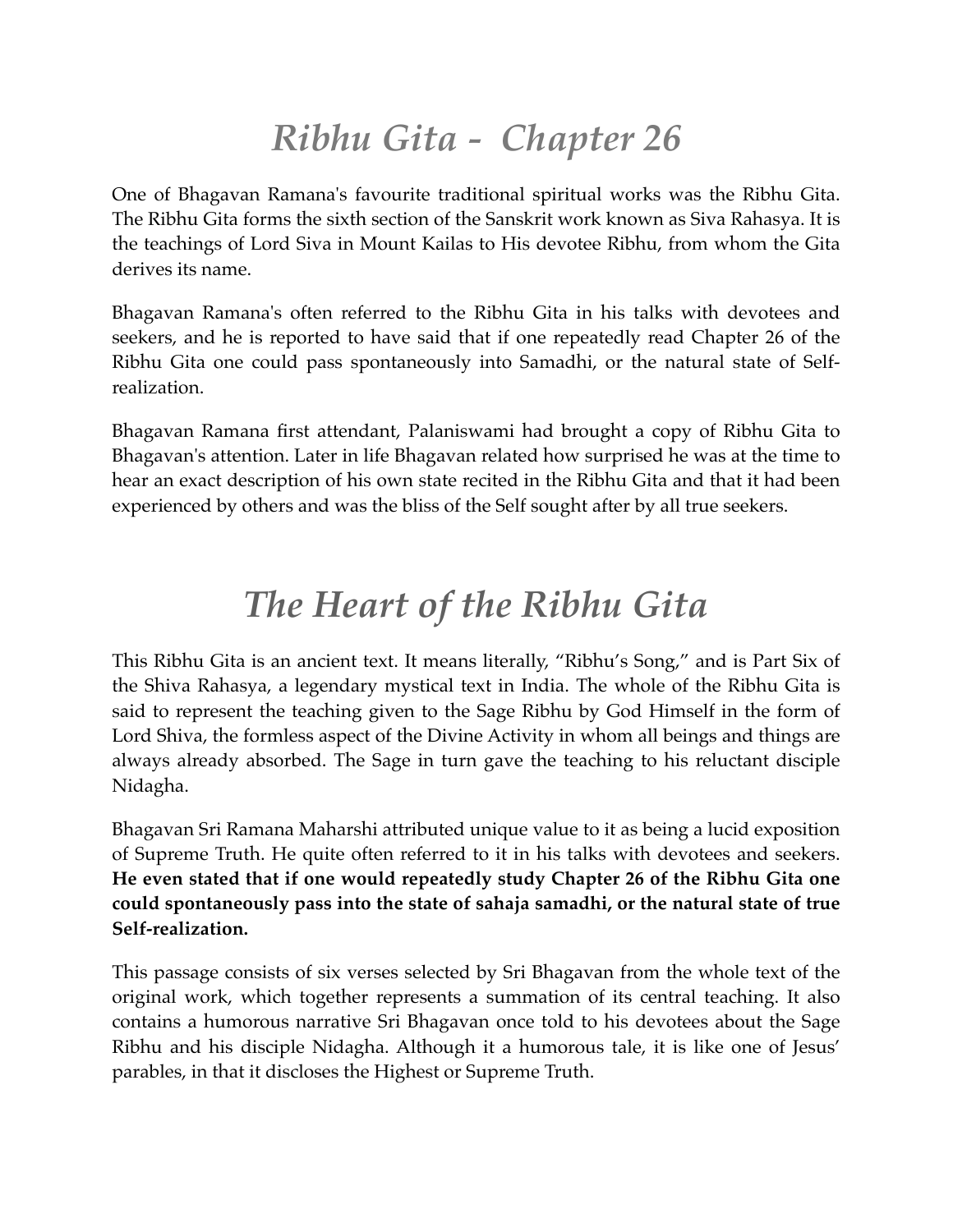Sri Ramana gave a copy of Ribhu Gita to Sampurnamma, who worked in the Ashram kitchen, and asked her to study it. However she considered it to be a very difficult text, which was accessible only to pandits with sufficient learning to understand it and therefore asked Bhagavan to excuse her from it.

Bhagavan replied, *"It does not matter that you do not understand. Still it will be of great benefit to you".*

Bhagavan gave another wonderful piece of Bhakti-soaked advice to Sampurnamma, *"You must cover your vegetables when you cook them, then only will they keep their flavour and be fit for food. It is the same with the mind. You must put a lid over it and let it simmer quietly. Then only does a man become food fit for God to eat".*

- **1.** The concept 'I-am-the-body' is the sentient inner organ (i.e. the mind). It is also the illusory *samsara*. It is the source of all groundless fears. If there is no trace of it at all, everything will be found to be *Brahman*. (17)
- **2.** The concept 'I-am-the-body' is the primal ignorance. It is known as the firm knot of the heart (*hrdayagranthi*). It gives rise to the concepts of existence and non-existence. If there is no trace of it at all, everything will be found to be *Brahman*. (19)
- **3.** *Jiva* is a concept, God, the world, the mind, desires, action, sorrow and all other things are all concepts. (25)
- **4.** The mind is unreal. It is like a magic show. It is the son of a barren woman. It is absolutely non-existent. Since there is no mind there are no concepts, no *Guru*, no disciple, no world, no *jiva*. All concepts are really *Brahman*. (36)
- **5.** The body, etc., are only concepts. Hearing, etc. (i.e. hearing, reasoning and contemplating) are concepts. Self-enquiry is a concept. All other things are also concepts. Concepts give rise to the world, the *jivas* and God. There is nothing whatever except concepts. Everything is in truth *Brahman*. (30)
- **6.** Abiding without concepts is the undifferentiated state. It is inherence (in *Brahman*). It is wisdom. It is Liberation. It is the natural state (*sahaja*). It is *Brahman*. It is *Siva*. If there is no concept at all everything will be found to be *Brahman*. (26)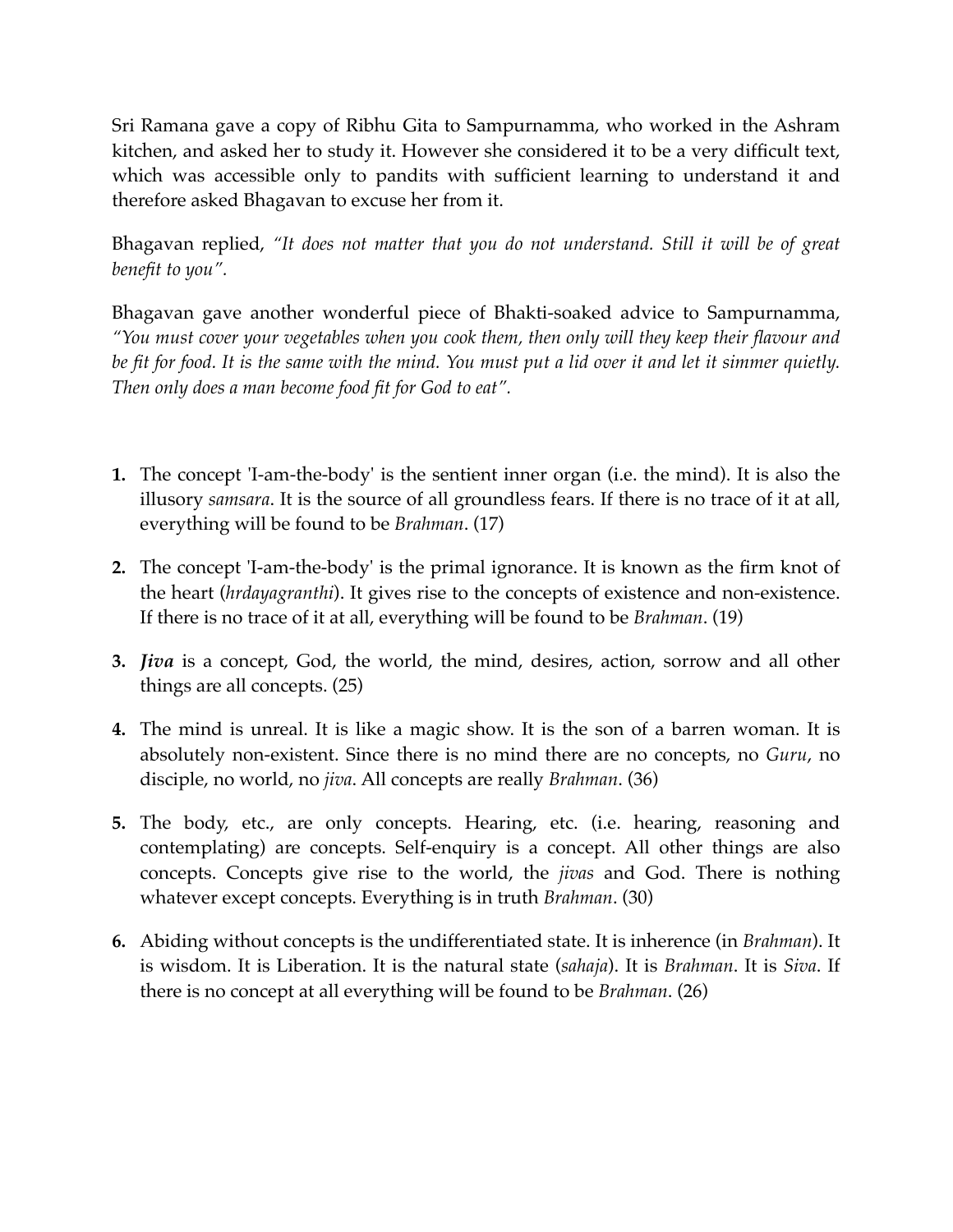## *Chapter 26 ~ Verses 1-45*

- 1. I shall now expound to you the method of inhering in the All-inclusive and undifferentiated Reality. This teaching is secret and difficult to understand even with the help of the various Scriptures. Even celestial beings and practitioners of spiritual discipline who hold it dear acquire it only with great difficulty. Follow what I say and, inhering in Reality, be happy.
- 2. My son! Realized sages say that absolute inherence in Reality means becoming one with the immutable, tranquil, non-dual Absolute Supreme Being which is Existence-Consciousness-Bliss and the Self of all, and making the wandering mind one with it like the proverbial milk and water, absolutely free from all concepts.
- 3. When one scrutinizes this variety of manifestation one realizes that it does not really exist and that everything is the undifferentiated Absolute Supreme Being which is not different from the Self and oneself. Let this knowledge become firm with you by constant practice. Then, discarding everything, become one with the Supreme Absolute Reality and, remaining as that, be happy.
- 4. Abide as That which does not, when scrutinized, show any duality in the form of these various objects or the least trace of cause and effect, That in which, when the mind is absorbed in It, there is not fear of duality at all - and be always happy, unshakable and free the fear arising from duality.
- 5. Abide as That in which there are neither thoughts nor fancies, neither peace nor selfcontrol, neither the mind nor the intellect, neither confusion nor certainly, neither being nor non-being, and no perception of duality - and be always happy, unshakable and absolutely free from the fear arising from duality.
- 6. Abide as That in which there is neither any defect nor good quality, neither pleasure nor pain, neither thought nor silence, neither misery nor austerities practiced for getting rid of misery, no "I-am-the-body" idea, no objects of perception whatsoever and be always happy, free from all traces of thought.
- 7. Abide as That in which there is no work, physical, mental, verbal or of any other kind, neither sin nor virtue, neither attachment nor its consequences - and be always happy, free from all traces of thought.
- 8. Abide as That in which there are neither thoughts nor a thinker, neither the arising nor the preservation nor the dissolution of the world, nothing whatsoever at any time - and be always happy, free from all traces of thought.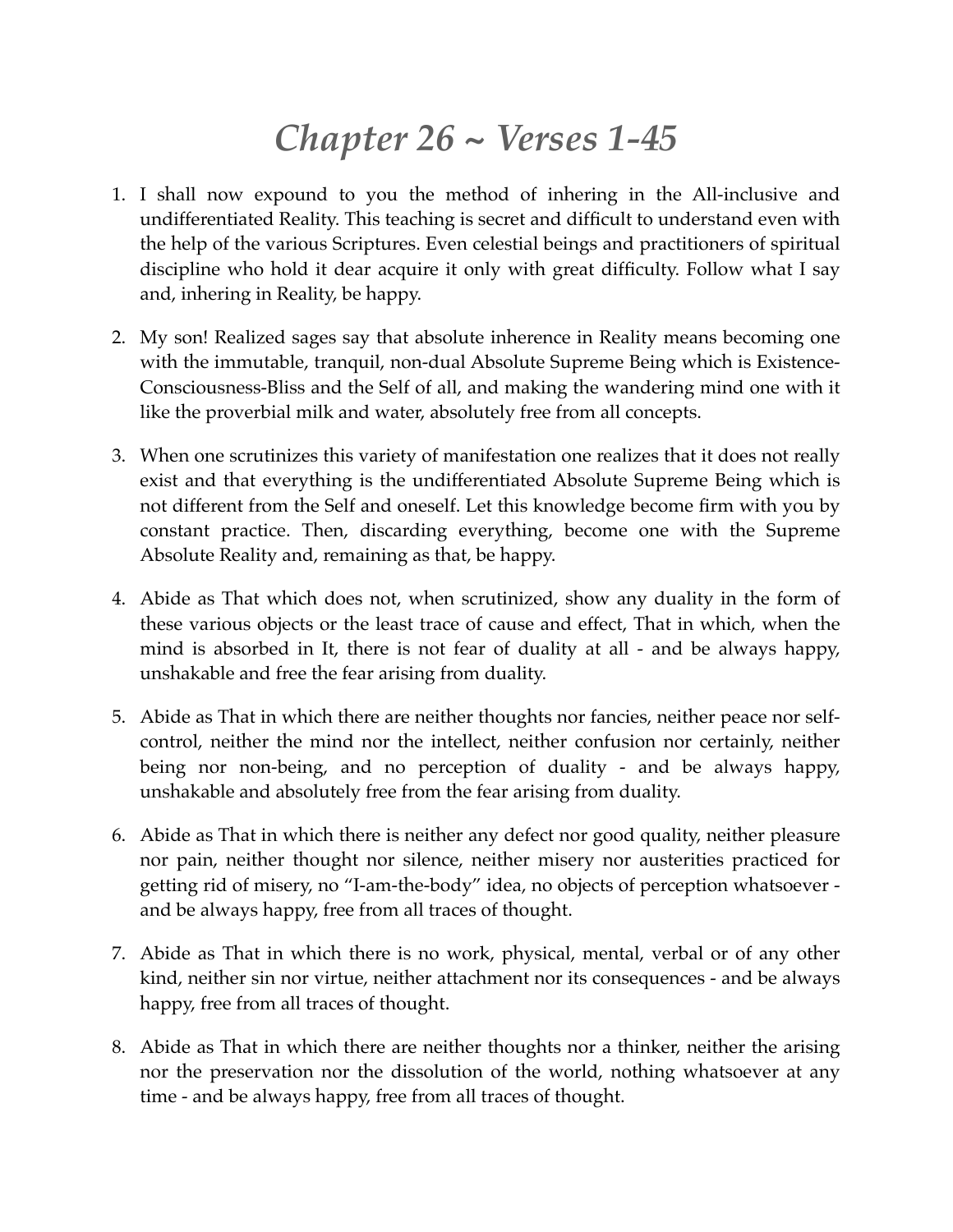- 9. Abide as That in which there is neither the Self-limiting Power of Illusion nor its effects, neither knowledge nor ignorance, neither separate soul nor Lord of Creation, neither being nor non-being, neither world nor God - and be always happy, free from all traces of thought.
- 10. Abide as That in which there are no gods and their worship, none of the three Divine aspects of Creator, Preserver and Destroyer or meditation on them no Supreme Formless God nor meditation on Him - and be always happy, without the least trace of thought.
- 11. Abide as That in which there is neither maturing bondage to the way of good works nor searching devotion to the Divine nor self-knowing wisdom, no fruit of action to be enjoyed, no supreme state separate from it, no means of attainment or object to be attained and be always happy, free from all traces of thought.
- 12. Abide as That in which there is neither body nor senses nor vital forces, neither mind nor intellect nor fancy, neither ego nor ignorance, nor anyone who identifies himself with them, neither the macrocosm nor the microcosm and be always happy, free from all traces of thought.
- 13. Abide as That in which there is neither desire nor anger, neither greed nor delusion, neither ill-will nor pride, no impurities of mind and no false notions of bondage and liberation - and be always happy, free from all traces of thought.
- 14. Abide as That in which there is no beginning or end, no top or bottom or middle, no holy place or god, no gifts or pious acts, no time or space, no objects of perception and be always happy, free from all traces of thought.
- 15. Abide as That in which there is no discrimination between the real and the unreal, no absence of desire, no possession of virtues, no yearning for liberation, no competent Master or disciple, no steady knowledge, no realized stage, no liberation while alive or after death, nothing whatsoever at any time - and be always happy free from all traces of thought.
- 16. Abide as That in which there are no Holy Scriptures or sacred books, no one who thinks, no objection or answer to it, no theory to be established, no theory to be rejected, nothing other than one Self - and be always happy, free from the least trace of thought.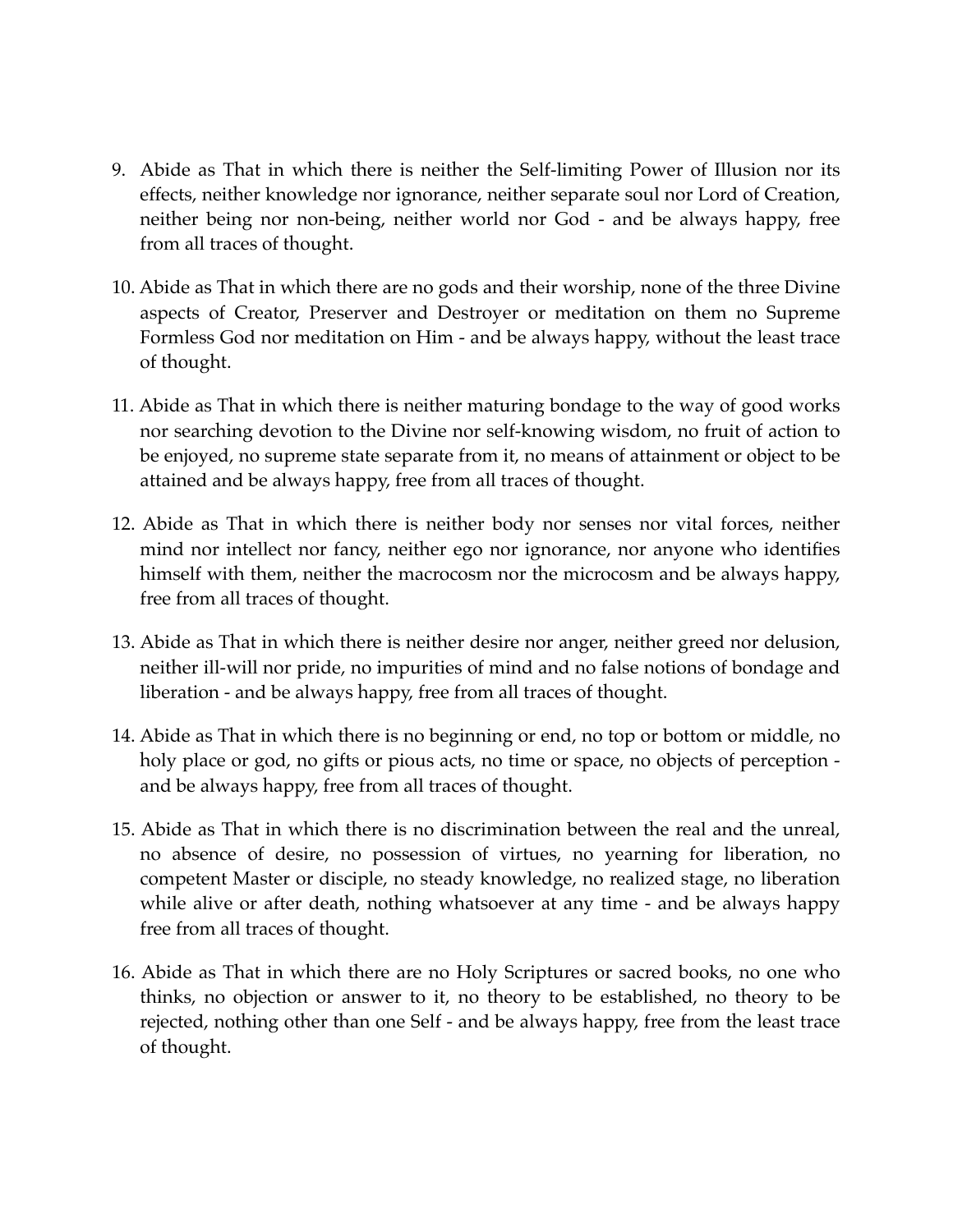- 17. Abide as That in which there is no debate, no success or failure, no word or its meaning, no speech, no difference between the soul and the Supreme Being, none of the manifold causes and consequences - and be always happy, without the least trace of thought.
- 18. Abide as That in which there is no need for listening, reflecting and practicing, no meditation to be practiced, no differences of sameness, otherness or internal contradictions, no words or their meanings - and be always happy, free from the least trace of thought.
- 19. Abide as That in which there are no fears of hell, no joys of heaven, no worlds of the Creator God or the other Gods, or any object to be gained from them, no other world, no universe of any kind - and be always happy, without the least trace of thought.
- 20. Abide as That in which there is nothing of the elements nor even an iota of their derivatives, no sense of "I" or "mind", no fantasies of the mind, no blemish of attachment, no concept whatsoever - and be always happy, without the least trace of the thought.
- 21. Abide as That in which there are none of the three kinds of bodies (gross physical, subtle internal, or formless and most subtle), dreaming and sleeping, none of the three kinds of souls (those who are fully prepared to advance spiritually, those who are not fully prepared, and those who are not prepared at all), none of the three kinds afflictions (those of the body, those caused by the elements, and those caused by subtle beings and powers), none of the five functional layers of being (gross physical, vital, emotional- psychic, mental, and that of formless bliss), no one to identify himself with them - and be always happy, without the least trace of thought.
- 22. Abide as That in which there is no sentient object, no power to hide Reality, no difference of any kind, no power of projecting unreal objects, no power of any other kind, no false notion about the world - and be always happy, without the least trace of thought.
- 23. Abide as That in which there are no sense organs or anyone to use them, That in which transcendent bliss is experienced, That which is absolutely immediate, That by realizing and attaining which one becomes immortal, That by becoming which one does not return to this cycle of births and deaths - and be always happy, without the least trace of thought.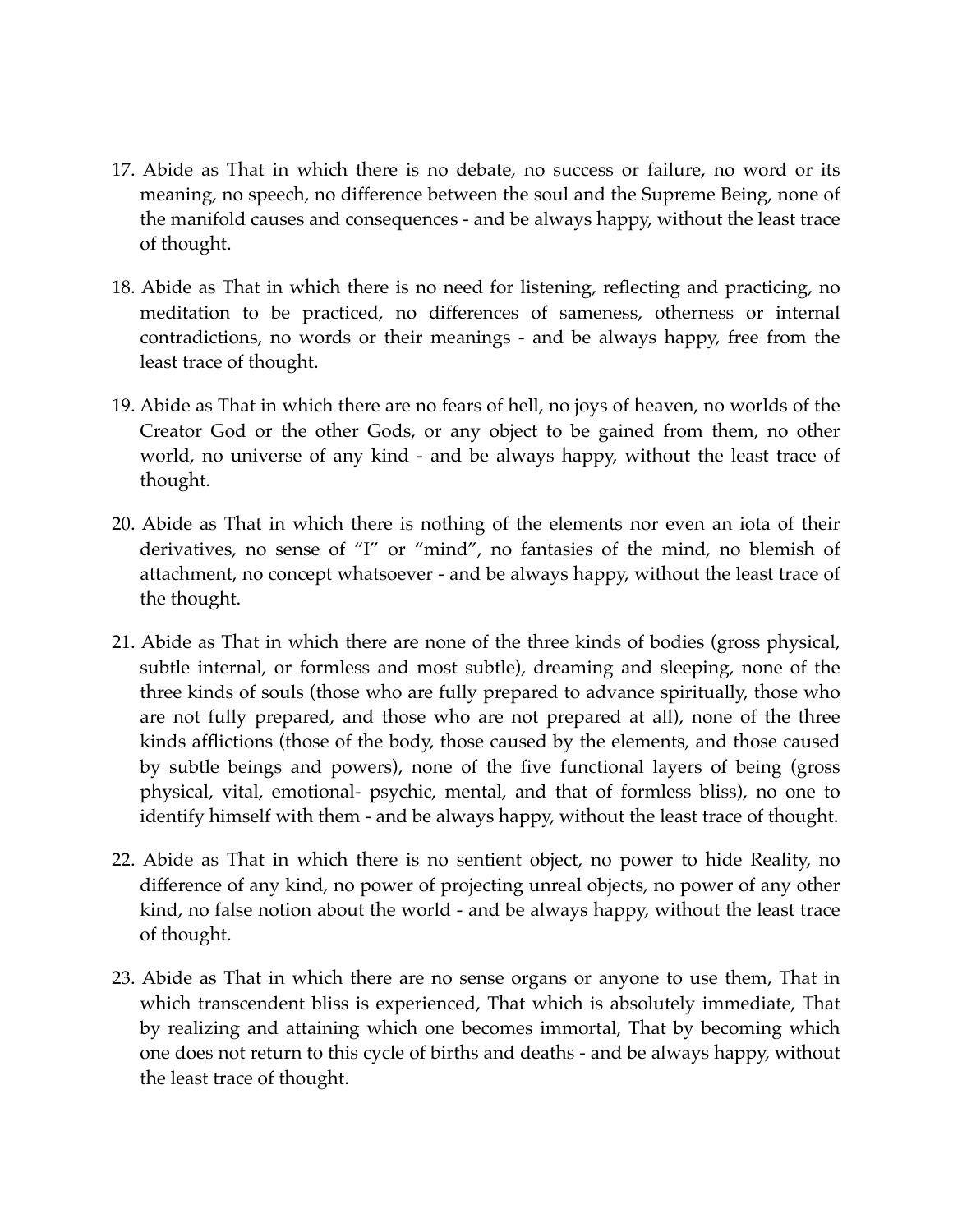- 24. Abide as That, on realizing and experiencing the bliss of which, all joys appear to be the joys of That, That which, when clearly known to be oneself, shows there is nothing apart from oneself, and, knowing which, all kinds of separate souls become liberated - and be always happy, without the least trace of thought.
- 25. Abide as That, on realizing which to be oneself, there is nothing else to be known, everything becomes already known and every purpose accomplished - and be always happy, without the least trace of thought.
- 26. Abide as That which is attained easily when one is convinced that one is not different from the Supreme Absolute, That which results, when that conviction becomes firm, in the experience of the Supreme Bliss of the Real, That which produces a sense of incomparable and complete satisfaction when the mind is absorbed in It - and be always happy, without the least trace of thought.
- 27. Abide as That which leads to the complete cessation of misery when the mind is absorbed in It, and the extinction of all ideas of "I", "you" and "another," and the disappearance of all differences - and be always happy, without the least trace of thought.
- 28. Abide as That in which, when the mind is absorbed in It, one remains without a second, nothing other than oneself is seen to exist and incomparable bliss is experienced - and be always happy, without the least trace of thought.
- 29. Abide as That which is undifferentiated Existence, undifferentiated Consciousness, undifferentiated Bliss, absolutely non-dual, the undifferentiated Absolute Reality and with the firm conviction that you are That, be always happy.
- 30. Abide as That which is "I" as well as "you" as well as everyone else, is the basis of all, is one without anything else whatsoever, is extremely pure, the undifferentiated Whole - and with the firm conviction that you are That, be always happy.
- 31. Abide as That in which there are no concepts or anything else whatsoever, the ego ceases to exist, all desires disappear, the mind becomes extinct and all confusions come to an end - and with the firm conviction that you are That, be always happy.
- 32. Abide as That in which there is no awareness of the body, or the various functions of manifest existence, no perception of objects, That in which the mind is dead, the soul become one with the Reality, thoughts dissolved and even one's convictions no longer hold - and with the firm conviction that you are That, be always happy.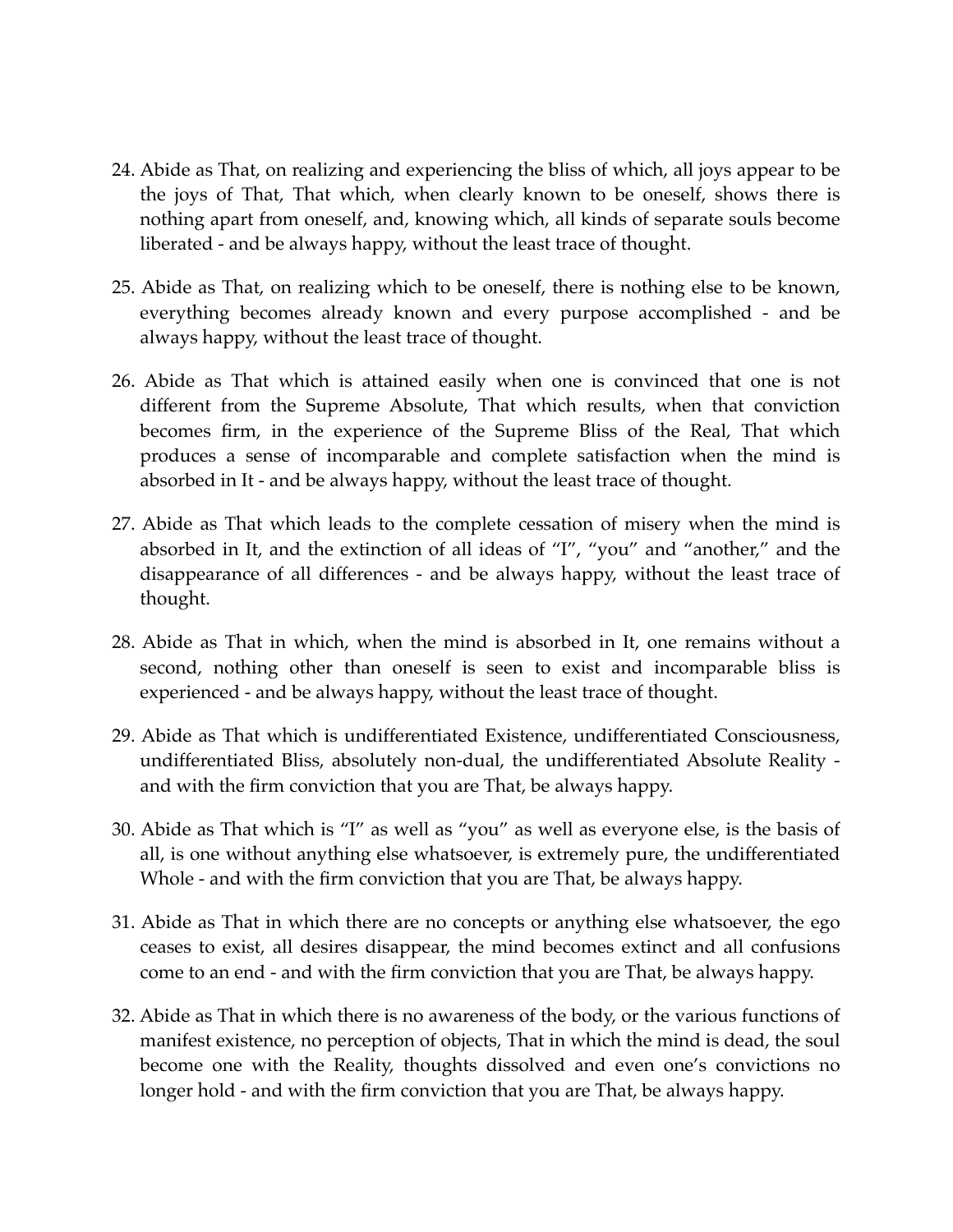- 33. Abide as That in which there is no longer any meditative spiritual practice or ignorance or knowledge or activities of any kind, that which is the Supreme Reality and with the firm conviction that you are That, be always happy.
- 34. Abide as That in which, when one is completely merged with It, one experiences pure bliss, never experiences misery, sees nothing, does not take birth again, never thinks oneself to be a separate individual, becomes the Supreme Being and with the conviction that you are That, be always happy.
- 35. Abide as That which is truly the Supreme Absolute Reality, the Supreme Formless God, the absolutely pure Being, the Supreme State, Absolute Consciousness, the Supreme Truth - and with the conviction that you are That, be always happy
- 36. Abide as That which is the absolutely pure Supreme Being, absolute Bliss, the supremely subtle Being, the Self-Effulgent, non-dual and undifferentiated One - and with the conviction that you are That, be always happy.
- 37. Abide as That which is absolute Truth, supreme Tranquility, eternal Being, absolutely attributeless, the Self, the absolutely undifferentiated Supreme Being and with the conviction that you are That, be always happy.
- 38. Abide as That which is everything from the experiential point of view and nothing from the absolute point of view, Existence - Consciousness-Bliss, always tranquil, with nothing separate from It, the self-existent Being -and with the conviction that you are That be always happy.
- 39. I have thus, O Nidagha, clearly explained to you the state of being one with the Supreme Being. By constantly thinking that you are the undifferentiated Supreme Being you can attain that state and enjoy constant bliss. There after, having become the Supreme Absolute Reality, you will never experience the misery that comes from identification with birth and death.
- 40. "Everything is the Supreme Being, which is Existence-Consciousness-Bliss, and I am That" By constantly cultivating this pure thought, get rid of impure thoughts. Then, my son, discarding even that thought and always inhering in the State of Fullness, you will become the non-dual and undifferentiated Supreme Being and attain liberation.